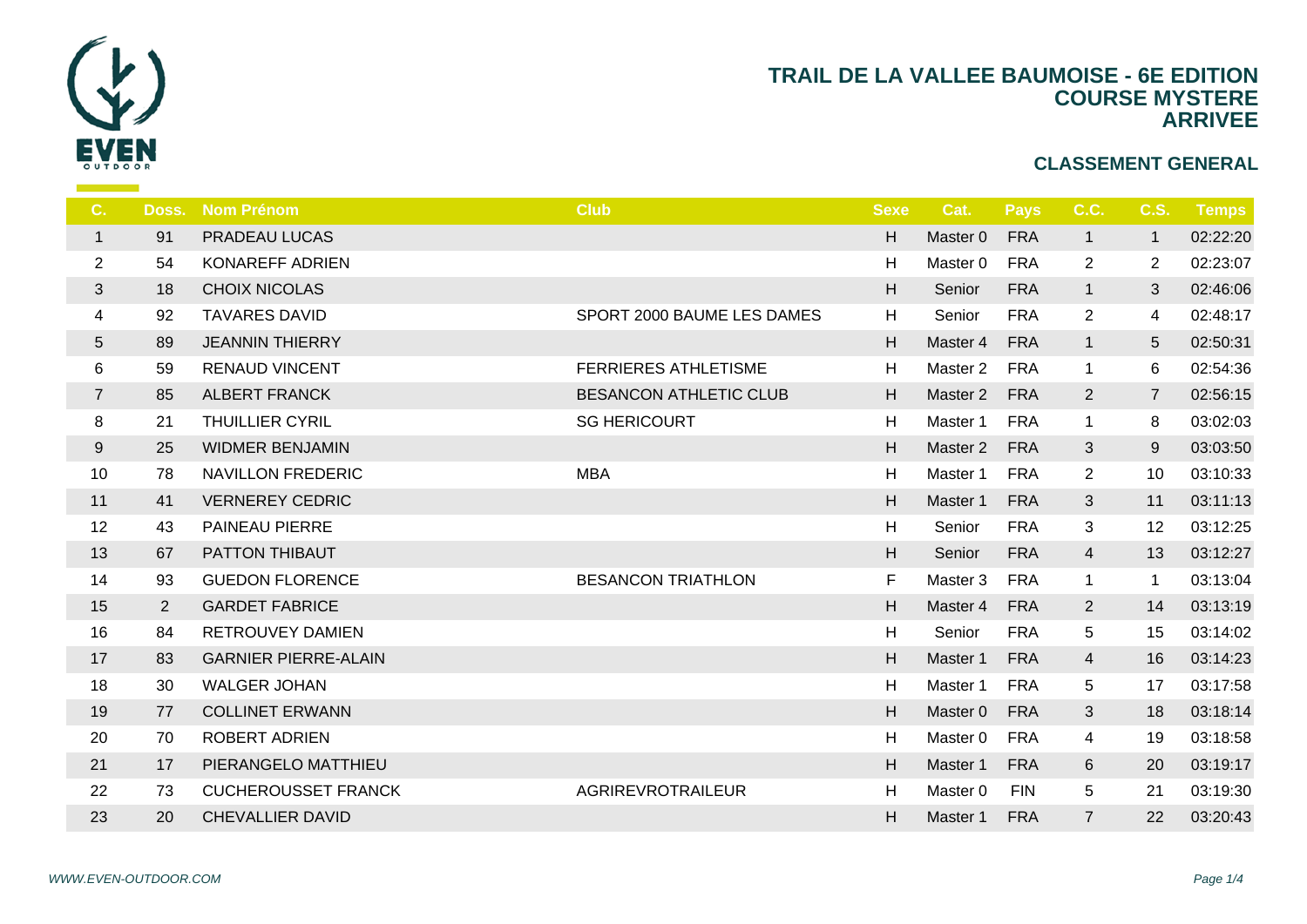

| $C_{1}$ |                | Doss. Nom Prénom             | <b>Club</b>                     | <b>Sexe</b> | $\mathbf C$    |
|---------|----------------|------------------------------|---------------------------------|-------------|----------------|
| 24      | 72             | <b>LALARME BENOIT</b>        |                                 | H           | Ma             |
| 25      | 94             | <b>JEANDENANS STEPHANE</b>   | <b>TOUT FOURG COURT</b>         | H           | Ma             |
| 26      | 57             | <b>COSTILLE BRUNO</b>        |                                 | H           | Ma             |
| 27      | 60             | <b>TARBY XAVIER</b>          |                                 | H           | Ma             |
| 28      | 34             | <b>MACKOW SEBASTIEN</b>      |                                 | H           | Ma             |
| 29      | 42             | <b>LAVILLE LAURA</b>         | <b>BESANCON TRI</b>             | F.          | S <sub>d</sub> |
| 30      | 62             | <b>CHABERT JEROME</b>        | <b>BESANCON ATHLETIC CLUB</b>   | H           | Ma             |
| 30      | 95             | <b>CAVERNE JEAN-BAPTISTE</b> | <b>CAF DOLE</b>                 | H           | S <sub>d</sub> |
| 32      | 49             | <b>LEPAINGARD MAXIME</b>     |                                 | H           | S <sub>d</sub> |
| 33      | 35             | LEFEVRE CYRILLE              | <b>DEFI SPORTS ORGANISATION</b> | H           | Ma             |
| 34      | 33             | <b>VERNIER ERIC</b>          |                                 | H           | Ma             |
| 35      | 32             | <b>WERNER MAXIME</b>         |                                 | H           | S <sub>d</sub> |
| 36      | 50             | PASQUIER DAMIEN              |                                 | H           | Ma             |
| 37      | 14             | MACHADO DA SILVA ANTHONY     |                                 | H           | S <sub>d</sub> |
| 38      | $\overline{7}$ | <b>BRIAND DECAMPS PIERRE</b> |                                 | H           | Ma             |
| 39      | 40             | <b>BERGER FABIEN</b>         | TEAM ENDURANCE GUIGNOLESQUE     | H           | Ma             |
| 40      | 61             | <b>BASTIEN QUENTIN</b>       | <b>CSAMB TRAIL</b>              | H           | S <sub>d</sub> |
| 41      | 75             | <b>ROSCAMP PHILIPPE</b>      | <b>USAC</b>                     | H           | Ma             |
| 42      | 66             | <b>GUGLIELMETTI HERVE</b>    | <b>TOM MARCHAUX</b>             | H           | Ma             |
| 43      | 90             | SAINT-HILLIER MICHEL         |                                 | H           | S <sub>6</sub> |
| 44      | 24             | <b>DABUDYK THIBAUD</b>       |                                 | H           | Ma             |
| 45      | 86             | <b>BOURGEOIS LAURENT</b>     |                                 | H           | Mas            |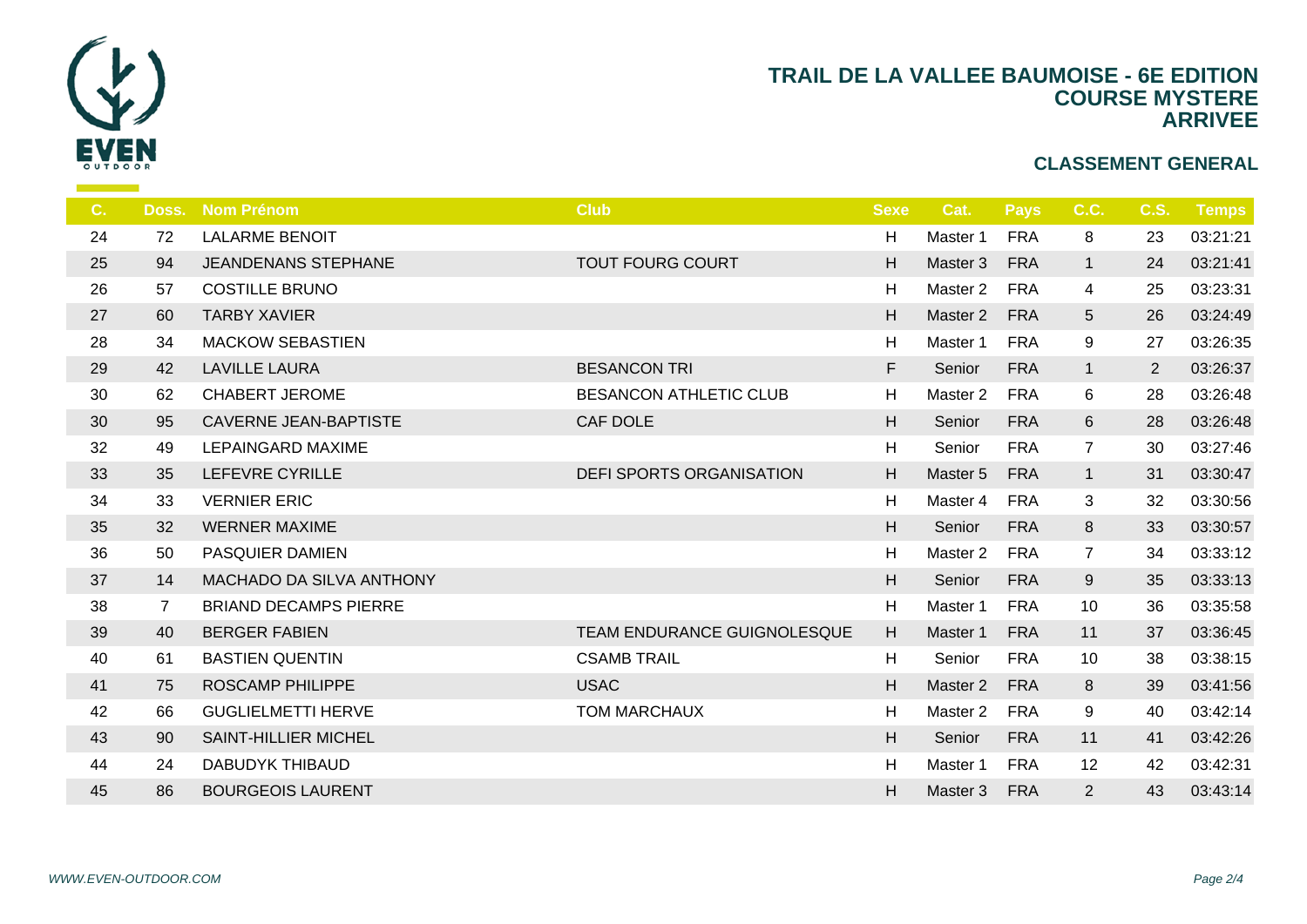

| C. | Doss. | <b>Nom Prénom</b>       | <b>Club</b>                      | <b>Sexe</b> | -C               |
|----|-------|-------------------------|----------------------------------|-------------|------------------|
| 46 | 12    | <b>VITELLI TERESA</b>   |                                  | F.          | Ma               |
| 47 | 53    | <b>MALNOURY DIDIER</b>  | <b>USAC</b>                      | H           | Ma               |
| 48 | 19    | <b>MANCHON FLAVIEN</b>  |                                  | H           | Ma               |
| 49 | 80    | <b>CRETIN ANGELIQUE</b> |                                  | F           | Ma:              |
| 49 | 79    | <b>CRETIN VINCENT</b>   |                                  | H           | Ma               |
| 51 | 29    | METZGER CHRISTOPHE      | CSA BA116                        | H           | Ma:              |
| 52 | 36    | <b>WIDMER RENAUD</b>    |                                  | H           | Ma               |
| 53 | 58    | BERTRAND GUILLAUME      |                                  | H           | Ma:              |
| 54 | 48    | CAMPARDON JEAN-MARC     | <b>ASPTT BELFORT TRAIL / SRB</b> | H           | Ma               |
| 55 | 3     | <b>CORNU YOAN</b>       |                                  | H           | Ma:              |
| 56 | 51    | <b>LAGET DAVID</b>      |                                  | H           | Ma               |
| 57 | 71    | <b>SCHEURER OLIVIER</b> |                                  | H           | Ma               |
| 58 | 69    | <b>TOURNIER CLEMENT</b> | JE COURS SEUL !                  | H           | $S_{\mathsf{C}}$ |
| 59 | 64    | <b>MERCIER CLAUDE</b>   | <b>SAM PARIS 12</b>              | H           | Ma:              |
| 60 | 23    | <b>VASIC MARIE</b>      |                                  | F           | Ma               |
| 61 | 22    | <b>COURGEY JULIEN</b>   |                                  | H           | Ma:              |
| 62 | 27    | DAVID JEREMY            |                                  | H           | Ma               |
| 63 | 47    | <b>MAZO JEROME</b>      |                                  | H           | Ma:              |
| 64 | 16    | <b>NAPPEY LAURENT</b>   |                                  | H           | Ma               |
| 65 | 8     | <b>LEPIN EDOUARD</b>    |                                  | H           | Ma               |
| 66 | 9     | <b>LEPIN HUGUES</b>     | <b>TBM</b>                       | H           | Ma               |
| 67 | 39    | <b>BOURQUARDE JOEL</b>  | ASPTT BELFORT TRAIL              | H.          | Ma               |